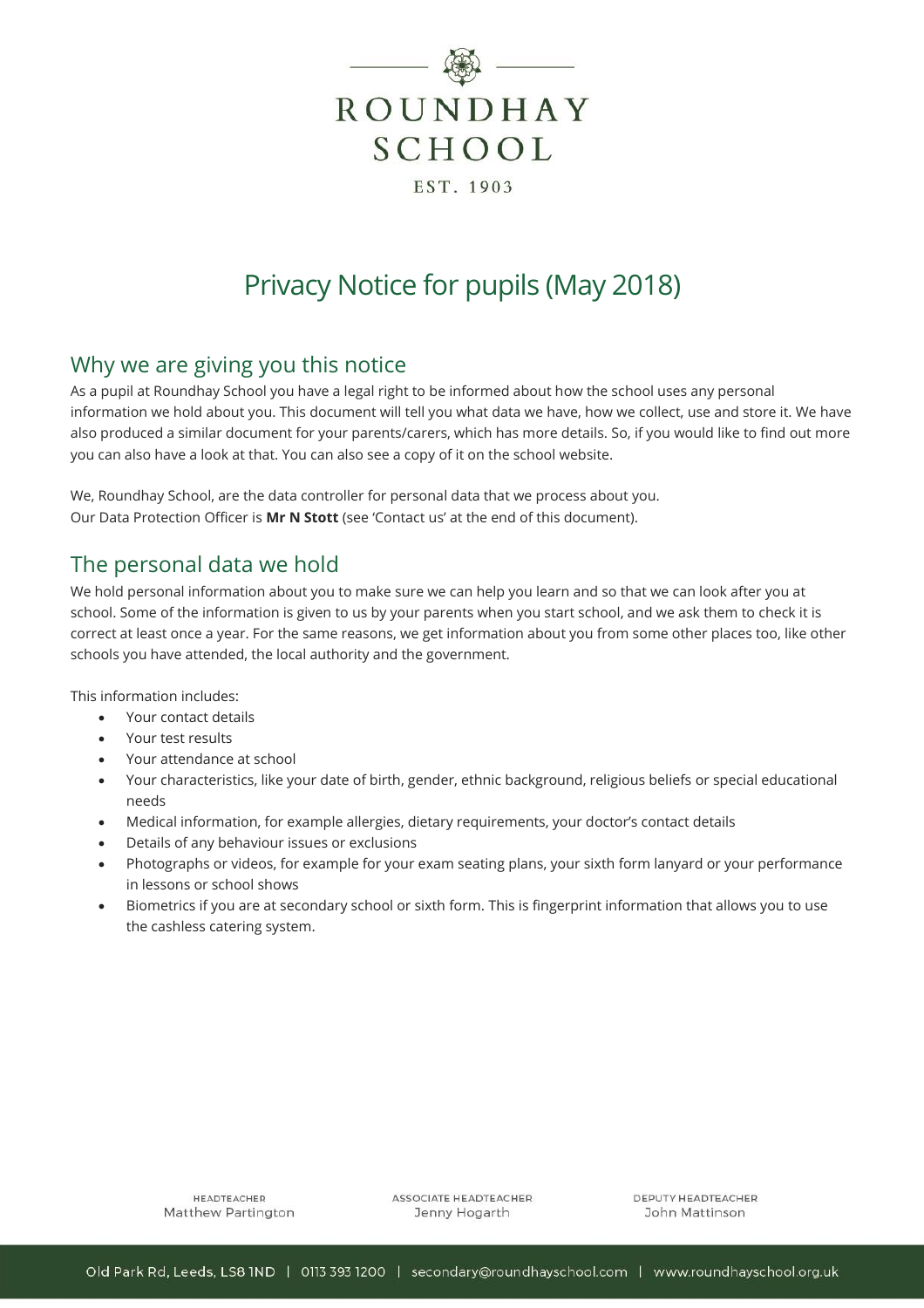## Why we use this personal data

We use this data to:

- Get in touch with you and your parents when we need to
- Check how you are doing in your studies and work out whether you need any extra help
- Track how well the school, as a whole, is performing
- Look after your wellbeing
- Support you when you move to another school or college, or into work
- Keep in touch with you when you have left to see what you are doing next, for example whether you have got a job, doing some further training or at college or university
- Sometimes, where we have your permission, we will use photos or videos of you to promote the school.

# Our legal basis for using this data

We only collect and use your personal data when the law allows us to. Mostly, we will use it where:

- We need to comply with the law
- We need it to carry out a task in the public interest (that is so that we can provide you with an education)

We may also use your personal data in situations where:

- You, or your parents/carers have given us permission to use it in a certain way
- We need to protect your interests (or someone else's interests)
- We have a genuine and legitimate reason in order to fulfil our responsibilities to you

Most of the data we hold we do not need to have permission to use. Where we have got permission to use your data (for example photos, videos or biometrics), you or your parents/carers can take that permission away at any time. We will make this clear when we ask for consent, and explain how to go about withdrawing consent.

Some of the reasons listed above for collecting and using your personal data overlap, and there may be several grounds which give us the right to use your data.

# Collecting this information

In most cases you, or your parents/carers, must provide the personal information we need to collect, but there are some occasions when you can choose whether or not to provide the data. When we collect the data we will always tell you if you are required to give it to us or whether you have a choice.

## Storing your personal data

We will keep personal information about you while you are a pupil at our school. We may also keep it after you have left, where we are required to by law. We follow the guidance in the Information and Records Management Society's toolkit [for schools](http://irms.org.uk/?page=schoolstoolkit&terms=%22toolkit+and+schools%22) which sets out how long we keep information about pupils.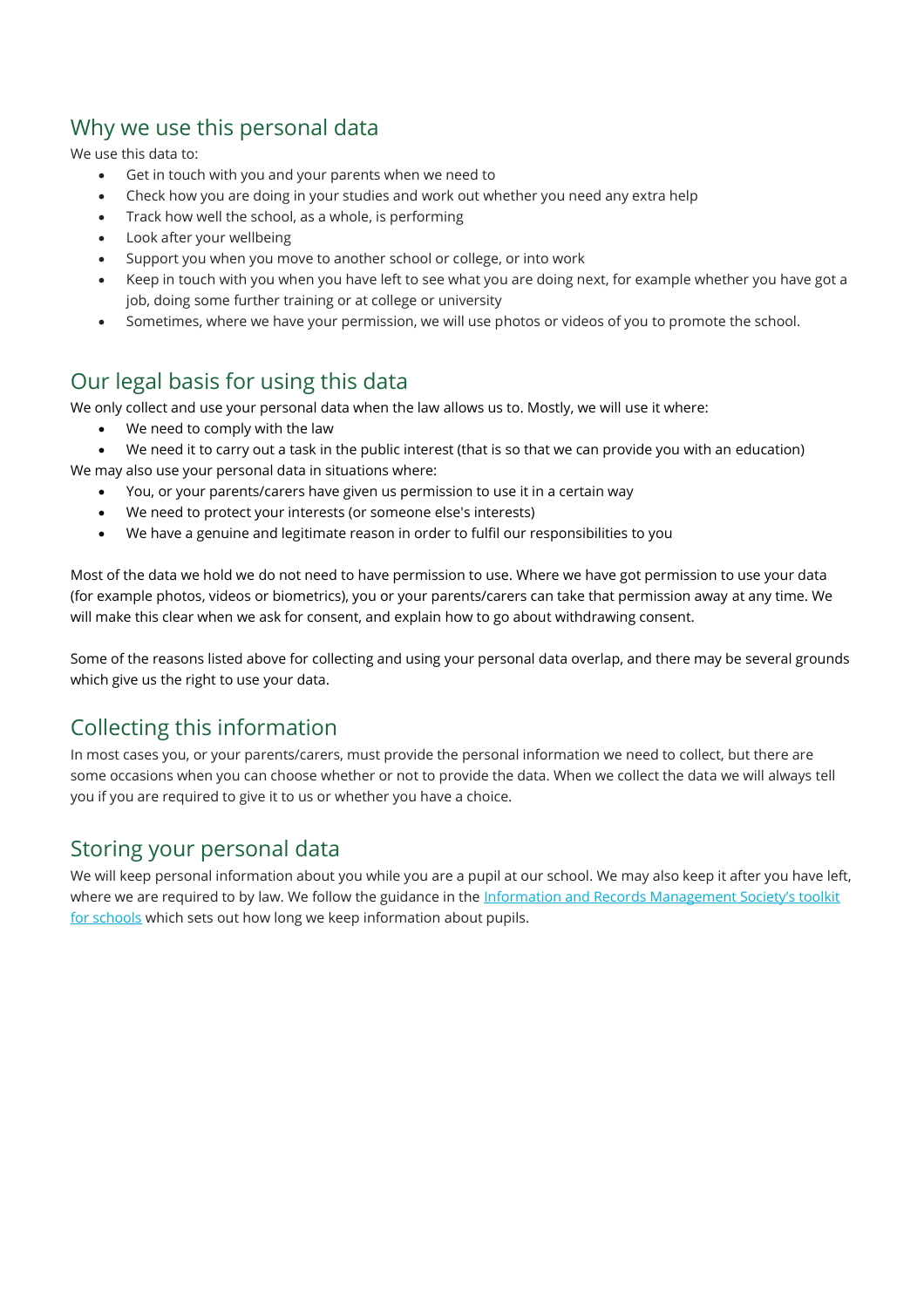# Who we share your personal information with and why

We do not share information about you with any third party without permission from you or your parents/carers, unless the law and our policies allow us to do so. Where it is legally required, or necessary (and it complies with data protection law) we may share personal information about you with:

- Local authorities we are required to share information under section 3 of The Education (Information About Individual Pupils) (England) Regulations 2013
- The Department for Education we are required to share information under section 3 of The Education (Information About Individual Pupils) (England) Regulations 2013
- Your family and representatives
- Educators and examining bodies for example, if you move to another school or when you take external exams
- Our regulator, that is Ofsted, the organisation that supervises our school
- Suppliers and service providers to enable them to provide the service we have contracted them for.
- Financial organisations
- Central and local government
- Our auditors
- Survey and research organisations
- Health and social welfare organisations
- Professional bodies including advisers and consultants
- Police forces, courts and tribunals

## Data collection requirements

We are required to provide information about you to the Department for Education (a government department) as part of data collections such as the school census.

Some of this information is then stored in the [National Pupil Database,](https://www.gov.uk/government/publications/national-pupil-database-user-guide-and-supporting-information) which is managed by the Department for Education and provides evidence on how schools are performing. This, in turn, supports research.

The database is held electronically so it can easily be turned into statistics. The information it holds is collected securely from schools, local authorities, exam boards and others.

The Department for Education may share information from the database with other organisations which promote children's education or wellbeing in England. These organisations must agree to strict terms and conditions about how they will use your data.

You can find more information about this on the Department for Education's webpage on how it collects and shares [research data.](https://www.gov.uk/data-protection-how-we-collect-and-share-research-data)

You can also [contact the Department for Education](https://www.gov.uk/contact-dfe) if you have any questions about the database.

## Youth support services

Once you reach the age of 13, we will also pass your information to our local authority and / or provider of youth support services as they have responsibilities in relation to the education or training of 13-19 year olds under section 507B of the Education Act 1996. This enables them to provide services as follows:

- youth support services
- careers advisers

Your parents/carers, or you once you are 16, can contact our Data Protection Officer to ask us to pass on only your name, address and date of birth.

You can see more information about services for young people on the local authority website.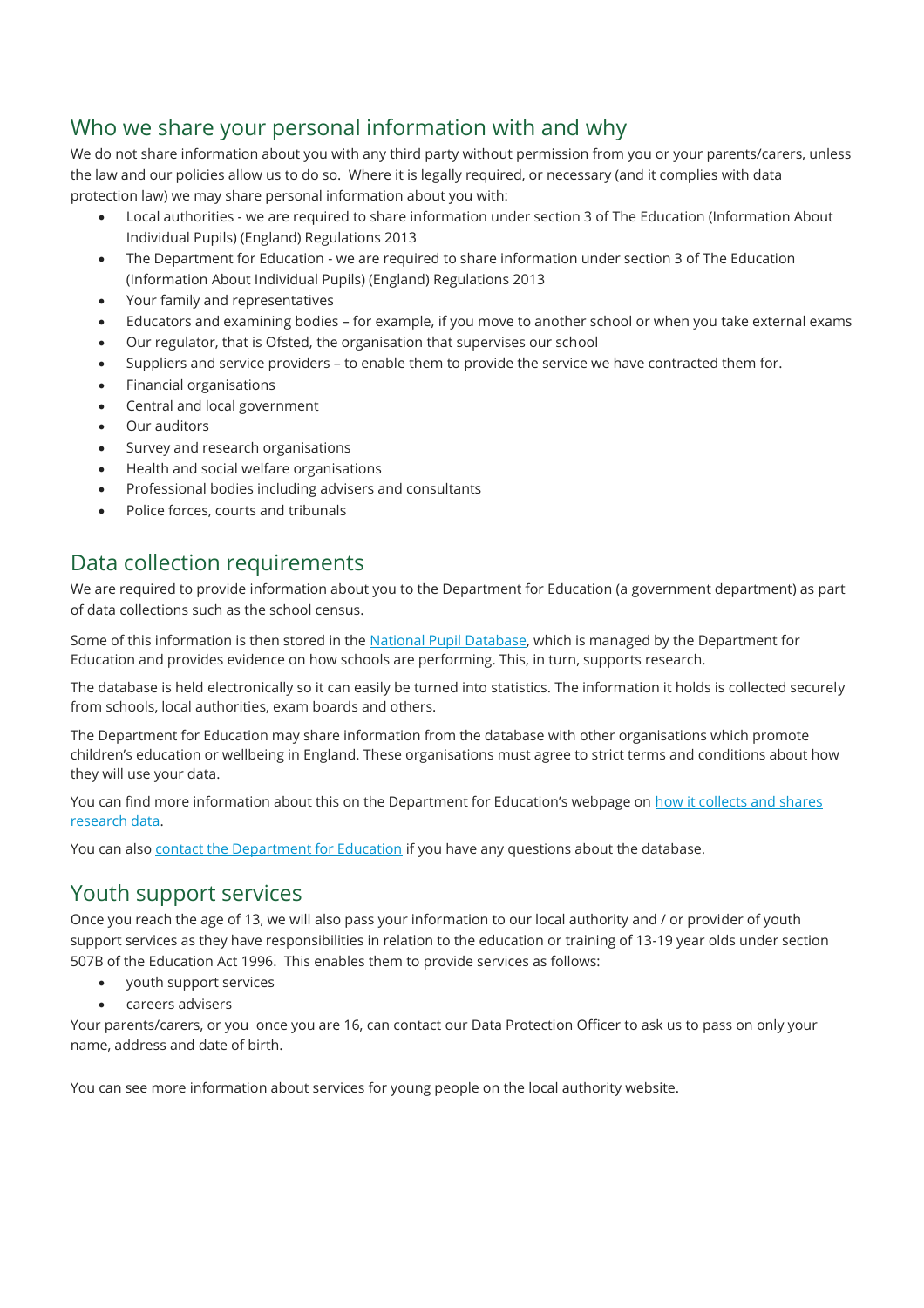# Transferring data internationally

Where we transfer personal data to a country or territory outside the European Economic Area, we will protect your data by following data protection law.

# Your rights regarding personal data

You can find out if we hold any personal information about you, and how we use it, by making a **'subject access request'**, as long as we judge that you can properly understand your rights and what they mean.

If we do hold information about you, we will:

- Give you a description of it
- Tell you why we are holding and using it, and how long we will keep it for
- Explain where we got it from, if not from you or your parents
- Tell you who it has been, or will be, shared with
- Let you know if we are using your data to make any automated decisions (decisions being taken by a computer or machine, rather than by a person)
- Give you a copy of the information

You may also ask us to send your personal information to another organisation electronically in certain circumstances.

If you would like to make a request please contact our Data Protection Officer (see 'Contact us' at the end of this document).

You have other rights over how your personal data is used and kept safe, including the right to:

- Say that you don't want it to be used if this would cause, or is causing, harm or distress
- Stop it being used to send you marketing materials
- Say that you don't want it used to make automated decisions (decisions made by a computer or machine, rather than by a person)
- Have it corrected, deleted or destroyed if it is wrong, or restrict our use of it
- Claim compensation if the data protection rules are broken and this harms you in some way

If you want to exercise any of these rights, please contact our Data Protection Officer (see 'Contact us' at the end of this document).